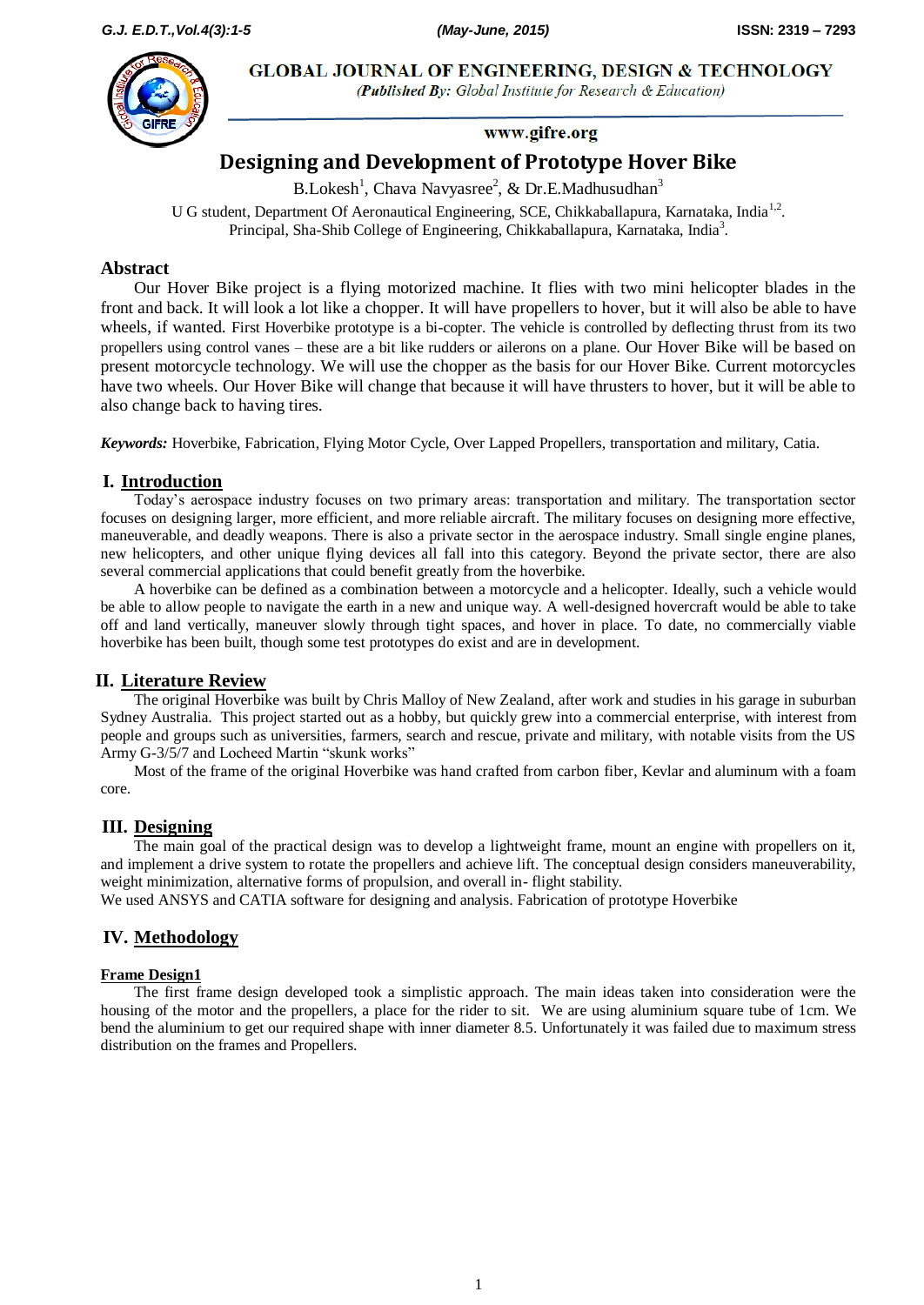

#### **Frame Design2**

The second design expanded upon the first design. We are now adding the aluminium ring as it can place motor and we can get overlapping propellers. Structural supports were added to key areas of the frame. The added support below the propellers greatly improved the performance.



#### **Final Design**

Now we have to place motors and propellers in aluminium rings so that the propellers get overlapping as show in the figure.



### **Final Frame Concept**

- Body shape.
- Housing for motor and propellers assemblies.
- Comfort of the rider.
- Protection from propellers and debris.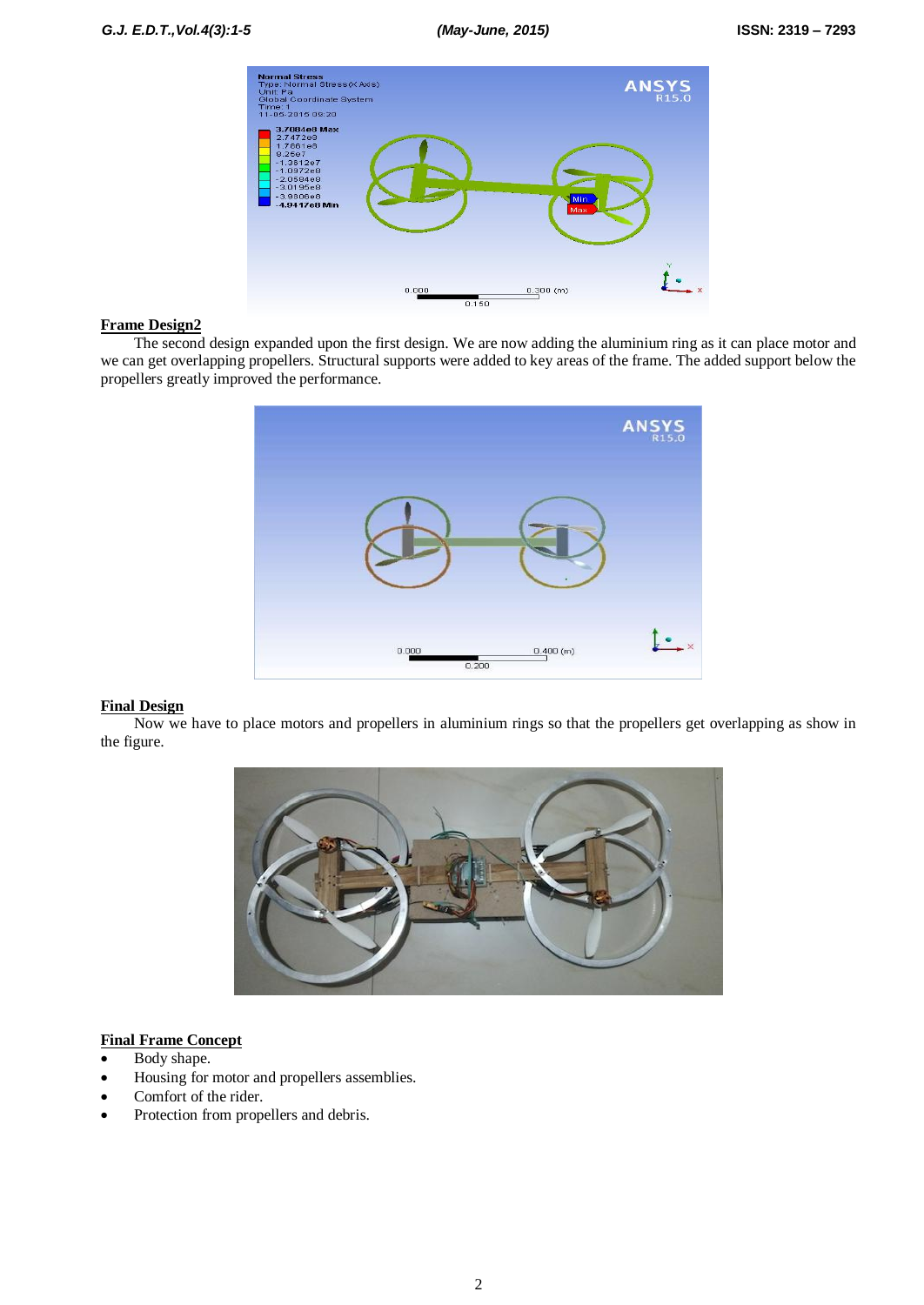

# **V. Objectives**

- Is in search and rescue operations.
- The hoverbike would be able to reach some areas inaccessible to road vehicles and helicopters.
- It has the ability to carry supplies if extraction is impossible.
- The hover bike could also be used to rescue people who fall through ice.
- The response time would be much quicker than a helicopter, and could save many lives.

### **VI. Propeller Design**

#### **Number of Blades for Propeller**

The lower the number of blades on a propeller, the more efficient the propeller is. The more blades included, the more blade area there is to create more pressure for lift. With the four-foot diameter propeller design, two blades gives plenty of area for lift, and keeps it an efficient design at the same time. We are using 2 blade propellers in our Hoverbike

### **VII. Engine Selection**

#### **Electric Motors**

Using electrical power from a battery to move vehicles has been around for over a century. Early on it was not widely used because it was less understood, and harder to implement. Recently there has been much research done on improving batteries and electric motors to increase efficiency and power generation. The full-range of applications of these technologies has not been fully explored yet.

Electric motors are quiet, energy efficient, and environmentally friendly. However, the biggest problem with the electric motor is the cost to obtain one with sufficient power capable to lift the bike off the ground. Although the electric motor is not part of the design of the prototype, it is worthwhile to go into detail about how the electric motor would be implemented in future conceptual models.

#### **Brushless Motors**

Four electric motors might be used, one to power each propeller. The main advantage of using an electric motor is that it could be mounted directly above the propeller, or integrated directly with the propeller, meaning the motor drives the propeller without any need of a drive train.

We are using this motor because it can rotate in both clockwise and anti clockwise. We are using 4 motors and each side 2 motors, two motors is facing upwards and remaining two are facing downwards.

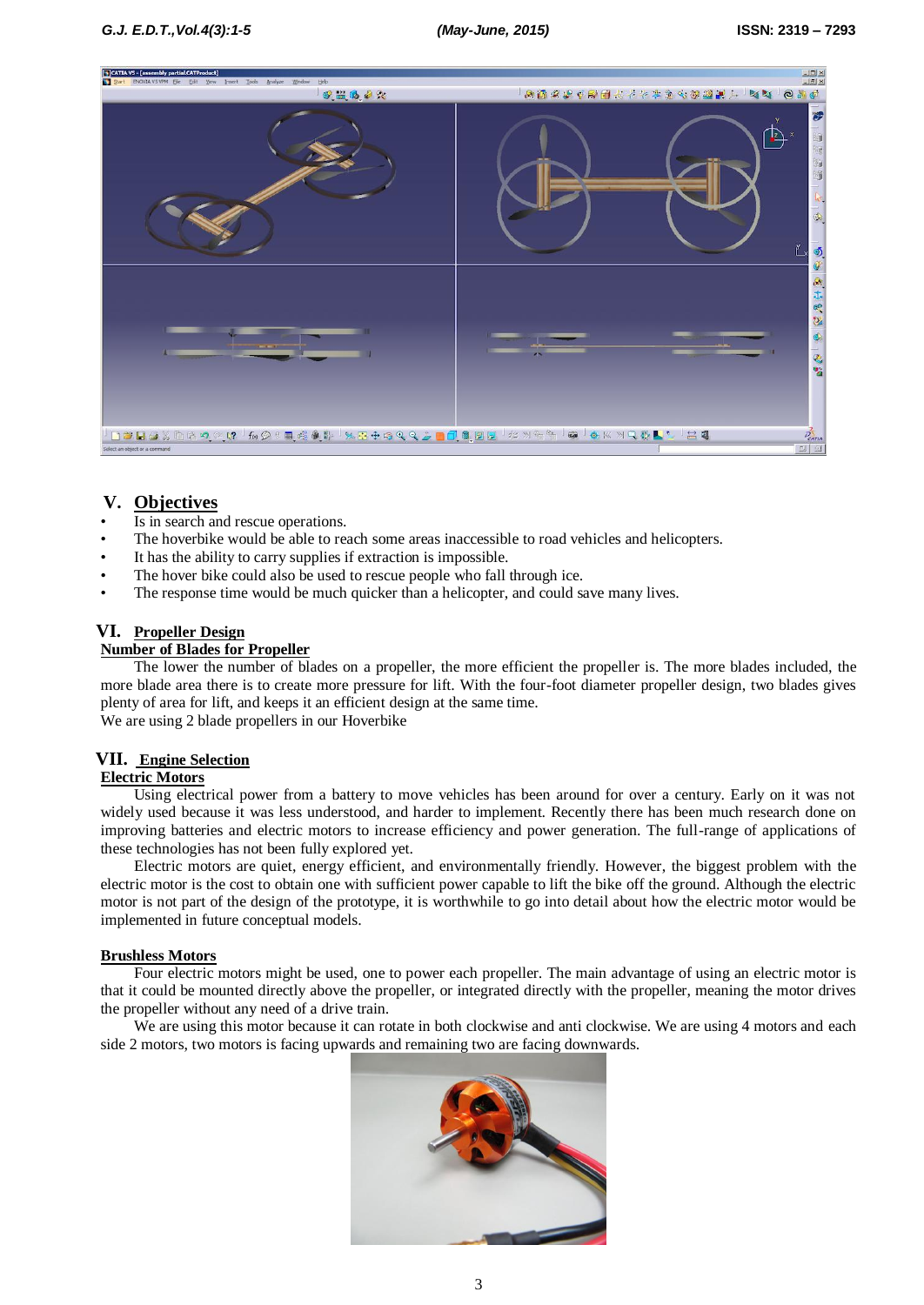### *G.J. E.D.T.,Vol.4(3):1-5 (May-June, 2015)* **ISSN: 2319 – 7293**

# **Control System**

As mechanical engineers, only the basics of electronics are covered in our curriculum. However, through research we were able to determine the essential components that are needed to develop a control system for the Hoverbike.

#### **Circuit Board**

Kk2 is circuit board that we are using in this model. It is having custom firmware. This is used to control the each motor and complete model. This is also use to tune the flying of the model. This is the main part of the model.



#### **ESCS (Electronic Speed Controllers)**

ESCS are used to control the brush less motors.We are using 4 ESCS. We are using 1ESCS for each motor.



### **Controller**

We are using avionic remote control, its having frequency of 2.4 GHZ. Its having transmitter and receiver the controls of a model.



## **VIII. Results**

The experiment was attempted a total of three times. A decision was made to not run the experiment because unprotected housing. Thefirst attempt failed due to maximum stress. The engine would not properly communicate with the ESCs. After some troubleshooting and rewiring, the experiment was run for a third time. The RPM of the engine was recorded in the data. The engine was also having issues when the throttle was engaged. As a result, the data we acquired was the thrust of the propeller set at a 4.5-degree pitch while the motors was idling around 1400 RPM. The propeller was also located exactly 3 feet away from the normal surface. The data can be seen below in table 1 using JavaProp software.The coefficients of lift and drag are given along the propeller based on the inputted geometry.